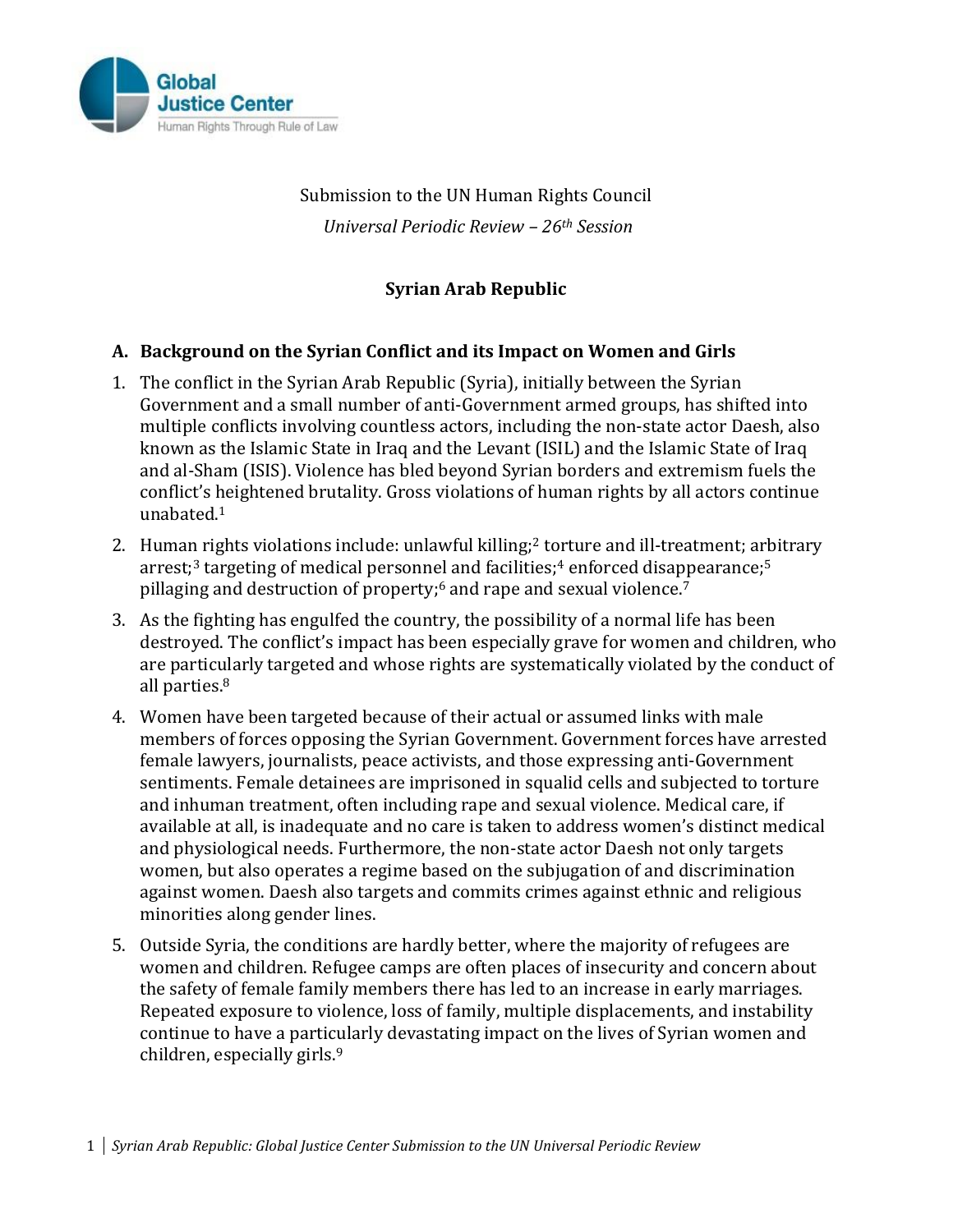6. Even before the beginning of Syria's armed conflict, patriarchal attitudes and deeprooted stereotypes led to pervasive gender inequality and increased the risk of instability. The absence of women and a gendered voice during the ongoing peace talks entrenches this pattern of discrimination and thus perpetuates discord and conflict.

## **B. Gender-Based Violence, Particularly Sexual Violence, Has Characterized the Syrian Conflict**

- 7. Sexual violence has been one of the most repeated and alarming features of the Syrian conflict. Throughout the country, women and children are targeted by heinous sexual attacks by all sides of the conflict, including the Syrian Government, Daesh, al-Nusra Front, Liwa Al-Islam, Aknaf Bait al-Maqdes, Ansar Bait Al-Maqdis, and Harakat Ahrar Ash-Sham al-Islamiyya.<sup>10</sup> This report focuses on violations committed by the Syrian Government and its forces as well as those perpetrated by Daesh.
- 8. The Syrian Government and government-controlled militia (Shabbiha) have used sexual violence in three distinct contexts: (1) against women during house searches and at checkpoints; (2) against men and women in detention centers, where it was used to extract information during interrogations as well as to humiliate and punish; and (3) as a way to coerce male relatives fighting with anti-Government armed groups to surrender in return for the release of detainees.<sup>11</sup> In fact, numerous reports by the UN Independent International Commission of Inquiry concerning Syria have confirmed a pattern of Government and Shabbiha's use of sexual violence as a weapon of war during house searches and at checkpoints.<sup>12</sup>
- 9. Specifically, there are numerous reports of rape, including gang rape and sexual violence, being used as tactics of warfare against women and girls believed to be affiliated with groups opposing the Syrian Government. <sup>13</sup> Reports issued throughout the conflict have detailed military and Shabbiha entering homes and raping women and girls in front of family members, sometimes killing the victims afterwards.<sup>14</sup>
- 10. Cultural norms, including social stigma, alienation, and feelings of guilt and shame, inhibit victims of sexual violence from speaking out. Additionally, the trauma from sexual violence is often an obstacle to the healing of the survivor, the family, and the wider community. In fact, some female victims have been rejected or killed by their own families,<sup>15</sup> including for becoming pregnant from rape.<sup>16</sup>
- 11. The pattern and practice of sexual violence carried out by the Syrian Government likely constitute crimes against humanity and war crimes.<sup>17</sup>
- 12. The Government and its associated actors' systematized program of rape and sexual violence violates the Government's obligations under international law. These include the International Covenant on Civil and Political Rights; International Covenant on Economic, Social and Cultural Rights; Convention on the Elimination of All Forms of Discrimination Against Women (CEDAW); Convention Against Torture and Other Cruel, Inhuman or Degrading Treatment or Punishment; Convention on the Rights of the Child and its Optional Protocol on the involvement of children in armed conflict; Geneva Conventions and their Additional Protocols; and customary international law.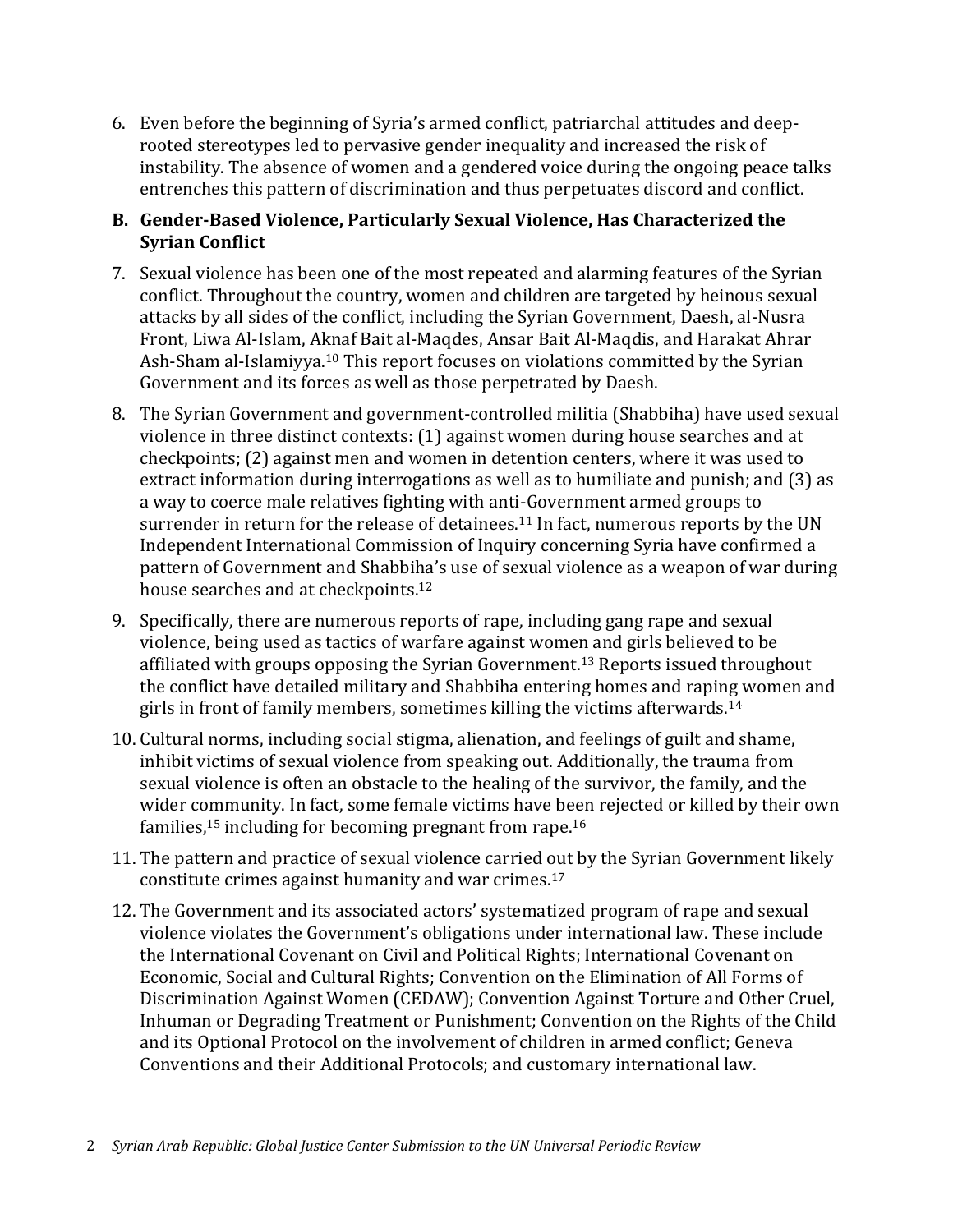- 13. As a state, the Syrian Government is responsible for all acts committed by its officially sanctioned agents that breach its international treaty obligations.<sup>18</sup> Thus, the Syrian Government must immediately stop violations of international law by its military or affiliated forces, and it may be liable to provide reparations to victims and their families.
- 14. Furthermore, the principle of individual criminal responsibility for international crimes is well established in customary international law.<sup>19</sup> As such, the Syrian Government must hold accountable all members of the Government and its military that are responsible for the rampant crimes occurring during the conflict, including rape and sexual violence.
- 15. In addition to sexual violence committed by the Syrian Government and its affiliated forces, civilians in and near Daesh-controlled territories live in constant fear of Daesh's brutality. Daesh commits heinous crimes against women and girls and continues to do so with impunity. In particular, Daesh has singled out the Yazidi ethno-religious minority, most notably Yazidi women and children, for especially brutal treatment.<sup>20</sup>
- 16. Daesh specifically and strategically targets Yazidi women and girls as part of its ideology predicated on gender inequality and male dominance over women and children.<sup>21</sup> Furthermore, its state-building strategy requires the subjugation of women and control over their reproductive capacities to guarantee future generations for its caliphate.<sup>22</sup> Daesh relies on these policies, strategies, and practices as justification for its fighters' horrendous crimes against women and girls.
- 17. The United States, the European Parliament, and the Office of the High Commissioner for Human Rights, among others, have recognized that Daesh is committing genocide against ethnic and religious minorities, including the Yazidi people. <sup>23</sup> It is perpetrating this genocide along gender lines and specifically targeting women and girls with certain crimes of genocide, such as rape and forcible transfer of children. Any interventions, humanitarian missions, investigations, and prosecutions, among others, must take into account Daesh's ongoing genocide, the role of gender in the genocide, and the legal obligations under the Convention on the Prevention and Punishment of Genocide (Genocide Convention) to prevent, suppress, and punish Daesh for crimes of genocide.
- 18. Under the Genocide Convention and customary international law, the Syrian Government is obligated to prevent, suppress, and punish genocide.<sup>24</sup> In fact, because Daesh is committing genocide within Syria's borders, Syria has heightened duties to act.<sup>25</sup> Syria is violating its legal obligations by failing to take all possible measures that are reasonably within its power to address Daesh's genocide, which includes working with the international community and third-party states to intervene and protect communities facing genocide.

#### **C. The Government is Impeding Humanitarian Access and Denying Necessary Medical Care, Particularly to Women and Girls**

19. During the conflict, there has also been the deliberate targeting of hospitals, medical personnel and transports; denial of access to medical care; and ill-treatment of the sick and wounded. As a matter of policy, Government forces and Shabbiha interfere with and instrumentalize medical care to further their strategic and military aims. <sup>26</sup> This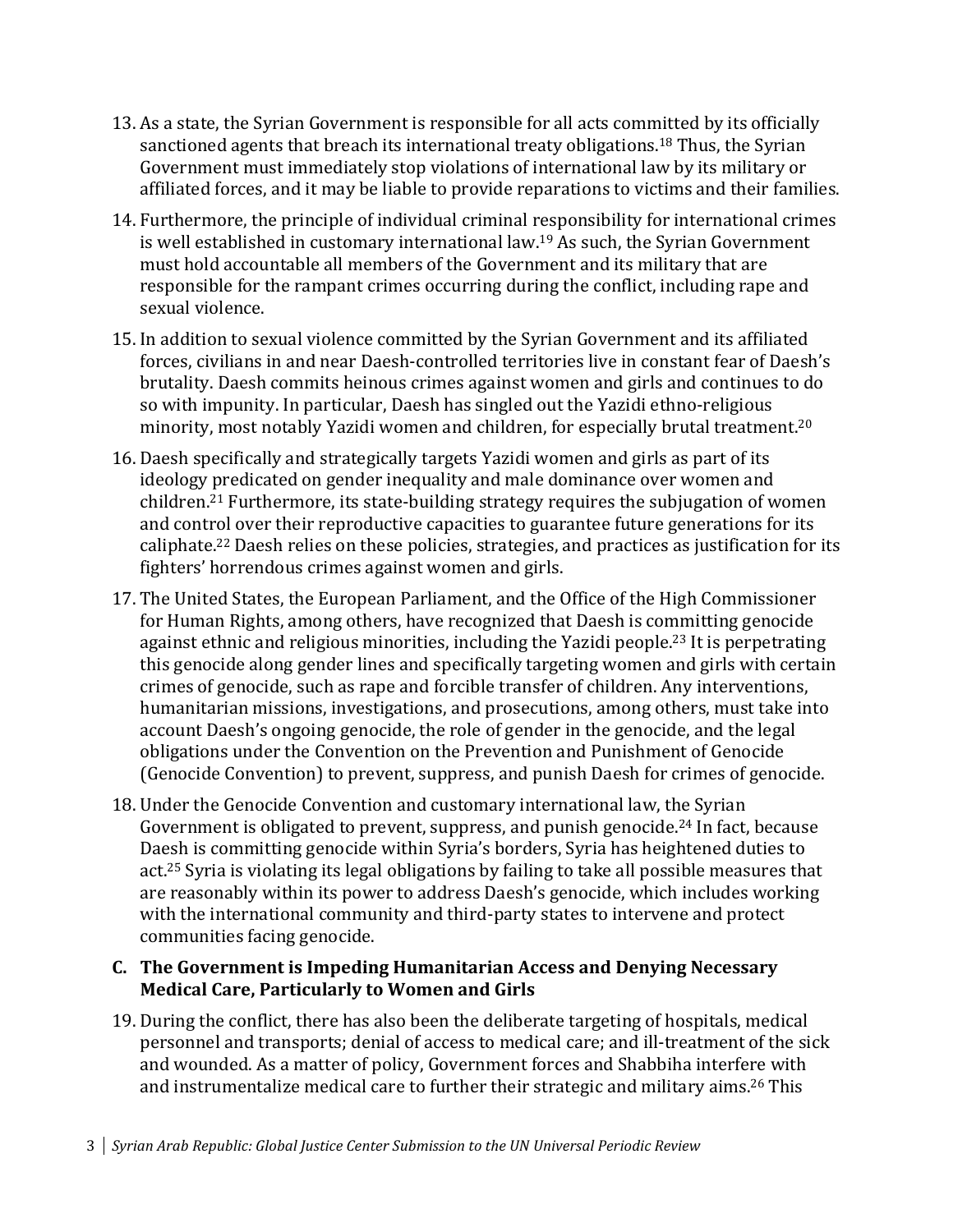violates Syria's obligations to protect humanitarian actors and objects and to ensure humanitarian access.<sup>27</sup>

- 20. Furthermore, as a result of the rampant sexual violence and rape committed by all parties to the conflict, there is a need to ensure that non-discriminatory medical care, as required by their medical condition, is available to victims of such violence, including access to safe abortion and other sexual and reproductive health services in line with international humanitarian law.<sup>28</sup>
- 21. As detailed above in paragraph 10, there are significant medical, social, and psychosocial consequences following rape; becoming pregnant from rape only exacerbates these consequences.<sup>29</sup> Accordingly, there is a need for a variety of services and care to help women manage these consequences and prevent or end unwanted pregnancies, <sup>30</sup> including contraceptives. <sup>31</sup> In addition, Syria has highly restrictive laws on abortion and only permits an abortion to save a woman's life, <sup>32</sup> which results in the denial of access to safe abortion services. The dearth of access to health care has forced some women to carry pregnancies resulting from rape to term, either because it was too dangerous to leave the house to seek an abortion or contraceptive services or because they were denied such services.<sup>33</sup>
- 22. This unavailability of comprehensive and non-discriminatory medical care violates the rights of women and girls raped in war, who have specific rights as the "wounded and sick" under international humanitarian law. <sup>34</sup> Medical care and services must be provided in line with international humanitarian law, despite the existence of prohibitive national laws, such as criminal abortion laws.<sup>35</sup>

## **D. Women's Voices are Excluded from Syrian Peace Processes**

- 23. Women's voices are currently missing from the Syrian peace negotiations. Unless mechanisms to prevent and address gender-based violence are developed and incorporated into peace processes, the conditions that led to the conflict in the first place, including gender inequality, will continue. In other words, the distinctly female experience of a war must be included in every part of the discussions and plans to achieve peace and justice in Syria.<sup>36</sup>
- 24. UN Security Council Resolution 1325 and its progeny obligate states to include women's active and meaningful participation in peace-building and in post-conflict reconstruction in order to ensure that initiatives to address human rights violations, including gender-based violence, are fully incorporated into post-conflict states' governing structures.<sup>37</sup> Furthermore, CEDAW requires women's full and equal participation in such processes, <sup>38</sup> and the CEDAW Committee has called for the "inclusion of a critical mass of women in international negotiations, peacekeeping activities and all levels of preventive diplomacy, mediation, humanitarian assistance, social reconciliation and peace negotiations at the national, regional and international levels." <sup>39</sup> Women's inclusion is not only an absolute requirement under international law, but also a necessary precursor to sustainable peace. <sup>40</sup> In order for women's voices and concerns to be heard, women must be consulted by fact-finding missions and meaningfully involved in peace negotiations.<sup>41</sup>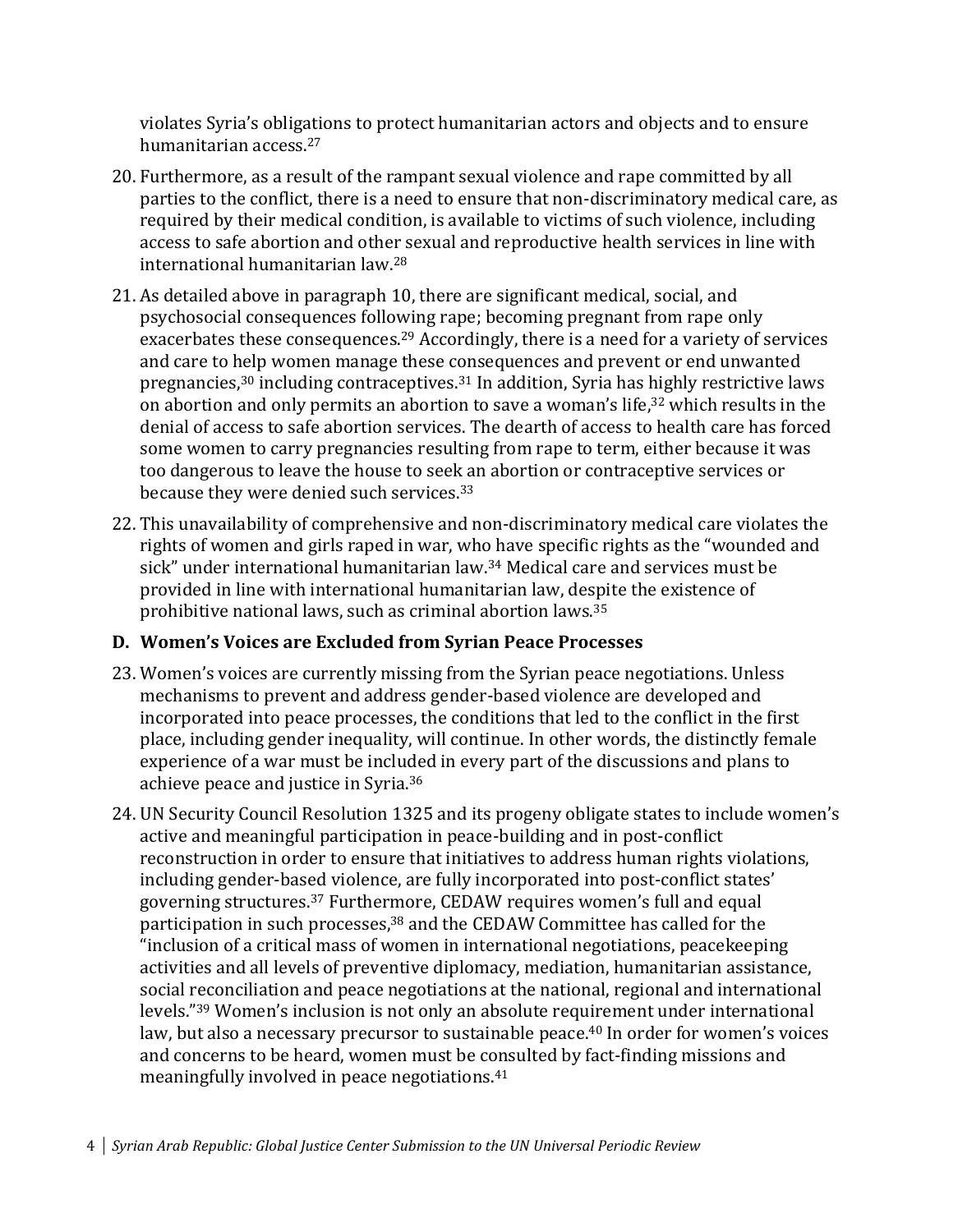25. The absence of women and women's groups from the ongoing ceasefire negotiations and peace processes violates Syria's obligations under Security Council resolutions and CEDAW. The Syrian Government must take steps to ensure women's full, equal and meaningful inclusion in all peace, post-conflict and transitional processes as a matter of law and in the interest of sustainable peace.

### **E. Recommendations to the Syrian Government**

- 26. Cease the use of illegal weapons and tactics of war, including rape and other forms of sexual violence.
- 27. Acknowledge its role in perpetuating gender-based violence and other atrocities in the conflict, immediately end patterns and practices of such violence, and provide redress to victims of violence, including immediate access to legal remedies to hold perpetrators accountable and access to appropriate, non-discriminatory medical care.
- 28. Take measures to prevent gender-based violence and impunity for such violations, monitor and document instances of gender-based violence, and investigate and punish violence committed by both state and non-state actors.
- 29. Cease acts of torture or other cruel, inhuman or degrading treatment, including sexual violence.
- 30. Take reasonable measures and work cooperatively with the international community to fulfill the legal obligations to prevent, suppress, and punish Daesh's genocide against ethnic and religious minorities, such as the Yazidi, Christian, and Shia Muslim.
- 31. Allow full and unhindered access for humanitarian assistance, in compliance with international humanitarian law and Security Council resolutions 2139 and 2165.
- 32. End violations of international humanitarian law, protect humanitarian personnel and objects, and ensure peoples' rights to access humanitarian assistance, including all necessary medical care for victims of sexual violence.
- 33. Uphold its obligation under international law to implement Security Council Resolutions on women, peace and security, in particular by guaranteeing the effective and equal participation of women on all negotiating teams and committees, including through the use of gender quotas.

 $\overline{a}$ 

<sup>1</sup> Commission of Inquiry on the Syrian Arab Republic, Periodic Update (May 24, 2012), http://www.ohchr.org/Documents/HRBodies/HRCouncil/CoISyria/PeriodicUpdate24May2012.pdf; U.S. Dep't of State, Bureau of Democracy, H.R. and Lab., Syria Human Rights Report 3 (2014), http://www.state.gov/documents/organization/236834.pdf.

<sup>2</sup> U.N. Human Rights Council, *Report of the Independent International Commission of Inquiry on the Syrian Arab Republic* ¶¶ 45–52, U.N. Doc. A/HRC/22/59 (Feb. 5, 2013),

http://www.ohchr.org/Documents/HRBodies/HRCouncil/CoISyria/A.HRC.22.59\_en.pdf [hereinafter U.N. Doc. A/HRC/22/59]; U.N. Human Rights Council, *Report of the Independent International Commission of Inquiry on the Syrian Arab Republic* ¶¶ 20–24, U.N. Doc. A/HRC/25/65 (Feb. 12, 2014),

http://www.securitycouncilreport.org/atf/cf/%7B65BFCF9B-6D27-4E9C-8CD3-CF6E4FF96FF9%7D/a\_hrc\_25\_65.pdf [hereinafter U.N. Doc. A/HRC/25/65].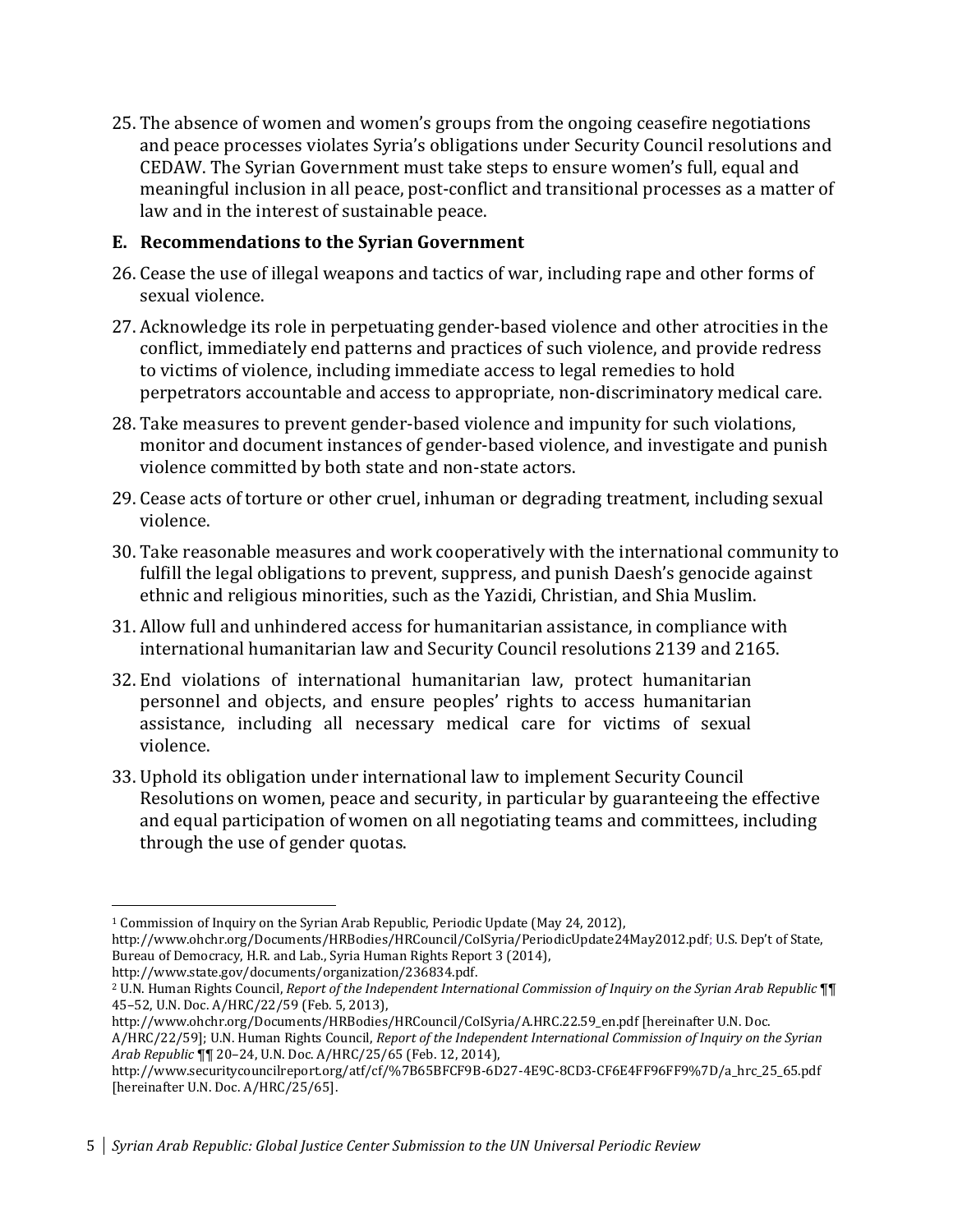<sup>3</sup> U.N. Doc. A/HRC/22/59, ¶¶ 65–66, 88–99; U.N. Doc. A/HRC/25/65, ¶¶ 51–52; U.N. Human Rights Council, *Report of the Independent International Commission of Inquiry on the Syrian Arab Republic* ¶¶ 52–60, U.N. Doc. A/HRC/27/60 (Aug. 13, 2014), http://www.ohchr.org/Documents/HRBodies/HRCouncil/CoISyria/A.HRC.27.60\_Eng.pdf [hereinafter U.N. Doc. A/HRC/27/60]; U.S. Dep't of State, Bureau of Democracy, H.R. and Lab., Syria Human Rights Report 26 (2014), http://www.state.gov/documents/organization/236834.pdf.

<sup>4</sup> U.N. Doc. A/HRC/25/65, ¶¶ 107, 111, 113, Annex VII ¶¶ 1, 32; U.N. Doc. A/HRC/27/60, ¶¶ 109–11, Annex V ¶¶ 1–10; U.N. Human Rights Council, *Report of the Independent International Commission of Inquiry on the Syrian Arab Republic* ¶ 59, U.N. Doc. A/HRC/31/68 (Feb. 11, 2016), http://www.ohchr.org/Documents/HRBodies/HRCouncil/CoISyria/A-HRC-31-68.pdf; MADRE, *Seeking Accountability and Demanding Change: A Report on Women's Human Rights Violations in Syria Before and During the Conflict*, Shadow Report to the Committee to End All Forms of Discrimination against Women (CEDAW), 58th Sess. 28 (July 2014).

<sup>5</sup> U.N. Doc. A/HRC/22/59, ¶¶ 80–83.

 $\overline{a}$ 

<sup>6</sup> U.N. Doc. A/HRC/22/59, ¶¶ 153–55.

<sup>7</sup> U.N. Human Rights Council, *Report of the Independent International Commission of Inquiry on the Syrian Arab Republic* ¶¶ 98–99, Annex II ¶¶ 5, 59–61, U.N. Doc. A/HRC/21/50 (Aug. 16, 2012),

http://www.ohchr.org/Documents/HRBodies/HRCouncil/RegularSession/Session21/A-HRC-21-50\_en.pdf; U.N. Doc. A/HRC/22/59 ¶¶ 106–11, Annex IX ¶ 5; U.N. Doc. A/HRC/25/65, ¶ 69; U.N. Secretary-General, *Sexual Violence in Conflict*, ¶¶ 84–87, U.N. Doc. A/67/792–S/2013/149 (Mar. 14, 2013)

http://www.un.org/ga/search/view\_doc.asp?symbol=S/2013/149; Security Council, *Report of the Secretary-General on Children and Armed Conflict in the Syrian Arab Republic*, ¶ 36, U.N. Doc. S/2014/31 (Jan. 27, 2014), https://documentsdds-ny.un.org/doc/UNDOC/GEN/N13/627/07/PDF/N1362707.pdf?OpenElement; U.S. Dep't of State, Bureau of Democracy, H.R. and Lab., Syria Human Rights Report 23 (2014),

http://www.state.gov/documents/organization/236834.pdf.

<sup>8</sup> U.N. Doc. A/HRC/27/60, ¶ 137.

<sup>9</sup> U.N. Human Rights Council, *Report of the Independent International Commission of Inquiry on the Syrian Arab Republic* ¶¶ 83–86, U.N. Doc. A/HRC/30/48 (Aug. 13, 2015),

http://www.ohchr.org/EN/HRBodies/HRC/RegularSessions/Session30/Documents/A.HRC.30.48\_AEV.pdf. <sup>10</sup> Security Council, *Report of the Secretary General on Conflict Related Sexual Violence*, 33, U.N. Doc. S/2015/203 (Mar. 23, 2015), http://www.securitycouncilreport.org/atf/cf/%7B65BFCF9B-6D27-4E9C-8CD3- CF6E4FF96FF9%7D/s\_2015\_203.pdf.

<sup>11</sup> U.N. Doc. A/HRC/22/59, ¶ 106, Annex IX ¶ 5; U.N. Doc. A/HRC/27/60, ¶¶ 76–78; U.S. Dep't of State, Bureau of Democracy, H.R. and Lab., Syria Human Rights Report 9 (2014),

http://www.state.gov/documents/organization/236834.pdf.; U.N. News Centre, *Displacement in Syria giving way for serious gender-based crimes, warns UN official* (Feb. 26, 2013),

http://www.un.org/apps/news/story.asp?NewsID=44230#.Uxc\_HuddVr0.

<sup>12</sup> U.N. Doc. A/HRC/22/59 ¶¶ 106–11.

<sup>13</sup> U.N. Doc. A/HRC/22/59 ¶¶ 106–11; *see also* Security Council, *Report of the Secretary-General on Children and Armed Conflict in the Syrian Arab Republic*, ¶ 36, U.N. Doc. S/2014/31 (Jan. 27, 2014), https://documents-ddsny.un.org/doc/UNDOC/GEN/N13/627/07/PDF/N1362707.pdf?OpenElement.

<sup>14</sup> U.N. Human Rights Council, *Report of the Independent International Commission of Inquiry on the Syrian Arab Republic* ¶ 28, U.N. Doc. A/HRC/21/50 (Aug. 16, 2012),

http://www.ohchr.org/Documents/HRBodies/HRCouncil/RegularSession/Session21/A-HRC-21-50\_en.pdf; U.N. Human Rights Council, *Written statement submitted by the Cairo Institute for Human Rights Studies (CIHRS), a non-governmental organization in special consultative status*, 3, U.N. Doc. A/HRC/23/NGO/73 (May 23, 2013), https://documents-ddsny.un.org/doc/UNDOC/GEN/G13/138/94/PDF/G1313894.pdf?OpenElement.

<sup>15</sup> U.N. Human Rights Council, *Report of the Independent International Commission of Inquiry on the Syrian Arab Republic* ¶ 101, U.N. Doc. A/HRC/31/68 (Feb. 11, 2016), http://www.ohchr.org/Documents/HRBodies/HRCouncil/CoISyria/A-HRC-31-68.pdf.

<sup>16</sup> Annick Cojean, *Syria's Silent Crime: Systematic Mass Rape*, LE MONDE (Mar. 11, 2014).

<sup>17</sup> *See* U.N. Docs. A/HRC/22/59, A/HRC/25/65, A/HRC/27/60, A/HRC/31/68, A/HRC/21/50, A/67/792–S/2013/149, S/2014/31, A/HRC/30/48, S/2015/203, S/2014/31, A/HRC/23/NGO/73.

<sup>18</sup> General Assembly, *Report of the International Law Commission*, Chap. IV, Sec. E, Art. 1., U.N. Doc. A/56/10 (2001),

http://www.un.org/documents/ga/docs/56/a5610.pdf; U.N. Doc. A/HRC/25/65, ¶ 151.

<sup>19</sup> Prosecutor v. Tharcisse Muvunyi, Case No. ICTR-00-55-T, Judgment, ¶ 459 (Sept. 12, 2006).

<sup>20</sup> Independent International Commission of Inquiry on the Syrian Arab Republic, *Rule of Terror: Living under ISIS in Syria*, ¶ 53–55 (Nov. 14, 2014), http://www.refworld.org/pdfid/5469b2e14.pdf; *see also* U.N. Human Rights Council, *Report of the Independent International Commission of Inquiry on the Syrian Arab Republic*, U.N. Doc. A/HRC/30/48 (Aug. 13, 2015), http://www.ohchr.org/EN/HRBodies/HRC/RegularSessions/Session30/Documents/A.HRC.30.48\_AEV.pdf; U.N. Human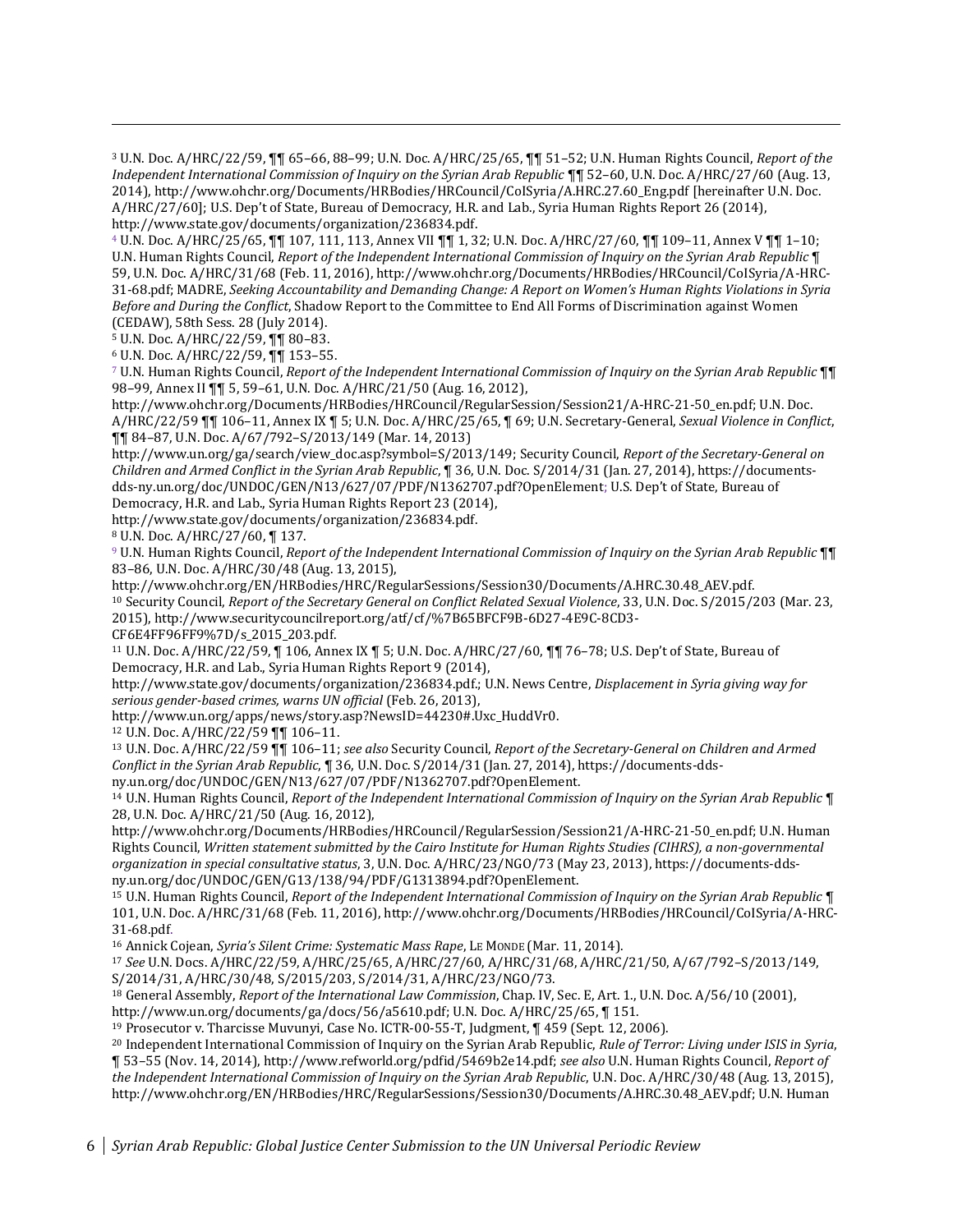Rights Council, *Report of the Office of the United Nations Commissioner for Human Rights on the Human Rights Situation in Iraq in the Light of the Abuses Committed by the So-called Islamic State in Iraq and the Levant and Associated Groups*, U.N. Doc. A/HRC/28/18 (Mar. 13, 2015),

http://www.ohchr.org/EN/HRBodies/HRC/RegularSessions/Session28/Documents/A\_HRC\_28\_18\_AUV.doc; U.N. Human Rights Council, *Report of the Independent International Commission of Inquiry on the Syrian Arab Republic*, U.N. Doc. A/HRC/28/69 (Feb. 5, 2015).

<sup>21</sup> *See* Independent International Commission of Inquiry on the Syrian Arab Republic, *Rule of Terror: Living under ISIS in Syria*, ¶¶ 47–49 (Nov. 14, 2014); Quilliam Found., *Women of the Islamic State: A Manifesto on Women by the Al-Khanssaa Brigade* (Feb. 2015), https://www.quilliamfoundation.org/wp/wp-content/uploads/publications/free/women-of-theislamic-state3.pdf; *see also* Mah-Rukh Ali, *Isis and Propaganda: How ISIS Exploits Women*, REUTERS INST. FOR THE STUDY OF JOURNALISM (2015), https://reutersinstitute.politics.ox.ac.uk/sites/default/files/Isis%20and%20Propaganda- %20How%20Isis%20Exploits%20Women.pdf.

<sup>22</sup> Erin Marie Saltman & Melanie Smith, *"Till Martyrdom Do Us Part": Gender and ISIS Phenomenon*, INST. FOR STRATEGIC DIALOGUE 18 (2015),

http://www.strategicdialogue.org/Till\_Martyrdom\_Do\_Us\_Part\_Gender\_and\_the\_ISIS\_Phenomenon.pdf.

<sup>23</sup> *See* European Parliament resolution of 4 February 2016 on the systematic mass murder of religious minorities by the so-called 'ISIS/Daesh' (2016/2529(RSP)); Statement of Sec. of State John Kerry (Mar. 17, 2016).

<sup>24</sup> Convention on the Prevention and Punishment of the Crime of Genocide art. II, Dec. 9 1948, 78 U.N.T.S. 277.

<sup>25</sup> Application of the Convention on the Prevention and Punishment of the Crime of Genocide Case (Bosnia and Herzegovina v. Yugoslavia (Serbia and Montenegro)), Judgment, 2007 I.C.J. Rep. 43, ¶¶ 162, 165, 427, 430, 461 (Feb. 26), http://www.icj-cij.org/docket/files/91/13685.pdf.

<sup>26</sup> U.N. Doc. A/HRC/25/65, Annex VII ¶ 1; U.N. Doc. A/HRC/27/60, Annex V ¶¶ 1–10.

 $\overline{a}$ 

<sup>27</sup> Protection of medical personnel, humanitarian personnel, and humanitarian access is a rule of customary international law. Int'l Committee of the Red Cross (ICRC), *Customary International Law Database*, Rule 25 (Medical Personnel), Rule 31 (Humanitarian Relief Personnel), Rule 32 (Humanitarian Relief Objects).

<sup>28</sup> U.N. Secretary-General, *Report of the Secretary-General on women peace and security* ¶ 72(a), U.N. Doc. S/2013/525 (Sept. 4, 2013); Preventing Conflict, Transforming Justice, Securing the Peace: Global Study on the Implementation of United Nations Security Council Resolution 1325, 77 (Oct. 2015),

http://wps.unwomen.org/~/media/files/un%20women/wps/highlights/unw-global-study-1325-2015.pdf. <sup>29</sup> Prosecutor v. Zejnil Delalic, Zdravko Mucic, Hazim Delic and Esad Landzo ("Čelebići" Judgment), Case No. IT-96-21-10, Judgment, ¶¶ 495–96 (Int'l Crim. Trib. For the Former Yugoslavia Nov. 16, 1998),

http://www.icty.org/x/cases/mucic/acjug/en/cel-aj010220.pdf; Committee Against Torture, *Concluding Observations: Nicaragua*, ¶ 16, U.N. Doc. CAT/C/NIC/CO/1 (June 10, 2009),

http://www2.ohchr.org/english/bodies/cat/docs/CAT.C.NIC.CO.1\_en.pdf.

<sup>30</sup> IWHR Clinic Interview with Syrian women, Sarajevo, Bosnia-Herzegovina (2014).

<sup>31</sup> IWHR Clinic Interview with Syrian women, Sarajevo, Bosnia-Herzegovina (2014).

<sup>32</sup> Center for Reproductive Rights, *The World's Abortion Laws Map 2013 Update* 2 (Jun. 2013),

http://reproductiverights.org/sites/crr.civicactions.net/files/documents/AbortionMap\_Factsheet\_2013.pdf.

<sup>33</sup> MADRE, *Seeking Accountability and Demanding Change: A Report on Women's Human Rights Violations in Syria Before and During the Conflict*, Shadow Report to the Committee to End All Forms of Discrimination against Women (CEDAW), 58th Sess. 9 (July 2014).

<sup>34</sup> Common Art. 3 to the Geneva Conventions of 1949; Additional Protocol (I) to the Geneva Conventions of Aug. 12, 1949, and relating to the Protection of Victims of International Armed Conflicts, (1979) 1125 U.N.T.S. 3, art. 10; Additional Protocol (II) to the Geneva Conventions of Aug. 12 1949, and relating to the Protection of Victims of Non-International Armed Conflicts, (1979) 1125 U.N.T.S. 609, art. 7; *see also* International Committee of the Red Cross (ICRC), Customary International Law Database, Rule 26.

<sup>35</sup> *See* Jean-Marie Henckhaerts, *The Grave Breaches Regime as Customary International Law*, 7 J. INT'L CRIM. JUST. 683, 686– 89 (2009); Legal Consequences of the Construction of a Wall in the Occupied Palestinian Territory, Advisory Opinion, 2004 I.C.J. 136, ¶ 158, (July 9), http://www.icj-cij.org/docket/files/131/1671.pdf; *see also* Jelena Pejic, *Non-discrimination and armed conflict*, INT'L REV. OF THE RED CROSS No. 841 (Mar. 21, 2001),

https://www.icrc.org/eng/resources/documents/misc/57jqzq.htm.

<sup>36</sup> U.N. Human Rights Council, *Report of the Independent International Commission of Inquiry on the Syrian Arab Republic* ¶¶ 50–67, U.N. Doc. A/HRC/30/48 (Aug. 13, 2015),

http://www.ohchr.org/EN/HRBodies/HRC/RegularSessions/Session30/Documents/A.HRC.30.48\_AEV.pdf.

<sup>37</sup> *See e.g.* S.C. Res. 1325, ¶¶ 1, 2, 5, 8, U.N. Doc. S/RES/1325 (Oct. 31, 2000).

<sup>38</sup> Convention on the Elimination of All Forms of Discrimination Against Women art. 7, Dec. 18, 1979, 1249 U.N.T.S. 13.

<sup>39</sup> Convention on the Elimination of All Forms of Discrimination Against Women GR. 30 ¶ 42, Dec. 18, 1979, 1249 U.N.T.S. 13.